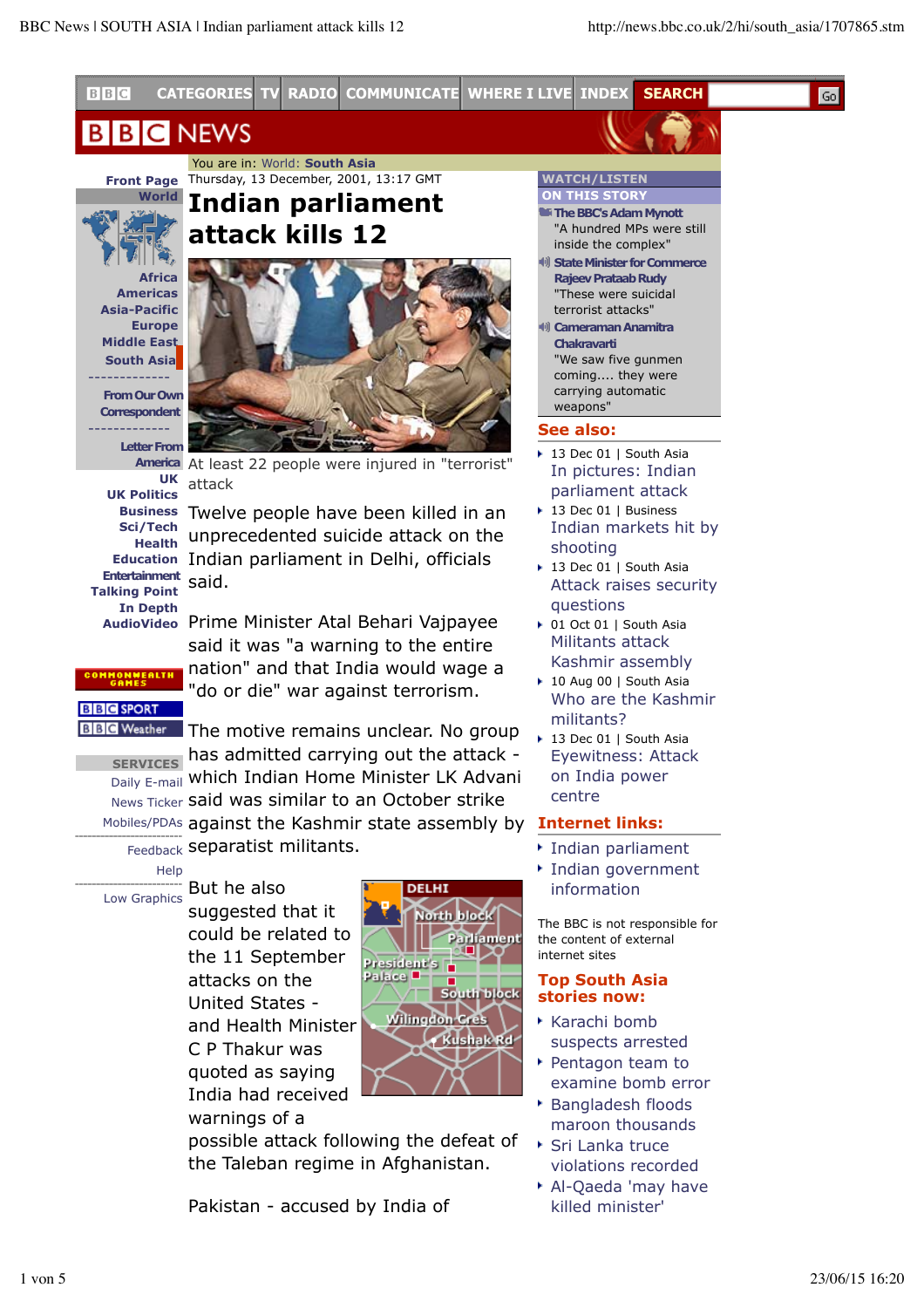supporting Kashmiri separatists quickly condemned the attack.

Indian government officials said all five gunmen had been killed along with six police officers and a gardener.

No members of parliament or ministers were hurt, but Vice-President Krishan Kant had a narrow escape.

One of the gunmen fired at the door to his office, a spokesman for the governing party said.

Mr Kant was saved by the intervention of a parliamentary official who chased the attacker but was himself shot dead, the spokesman said.

The militants, armed with guns and hand grenades, burst into the red sandstone parliament complex shortly before noon local time and started shooting.

The gunbattle raged for an hour as police and security forces rushed to the area.

# **'Human bomb'**

According to witnesses, one of the gunmen blew himself up in an apparent suicide attack.

officials exploded a <sup>The battle raged for</sup> Two hours after the gunbattle, bomb found in the complex in a controlled detonation.



an hour outside parliament

Shortly after the attack, the prime minister appeared on television to announce that he and all his ministers were safe.

- Regional media views Afghan killing
- More arrests in Pakistan gang rape
- ▶ England crash to defeat

**Links to more South Asia stories are at the foot of the page.**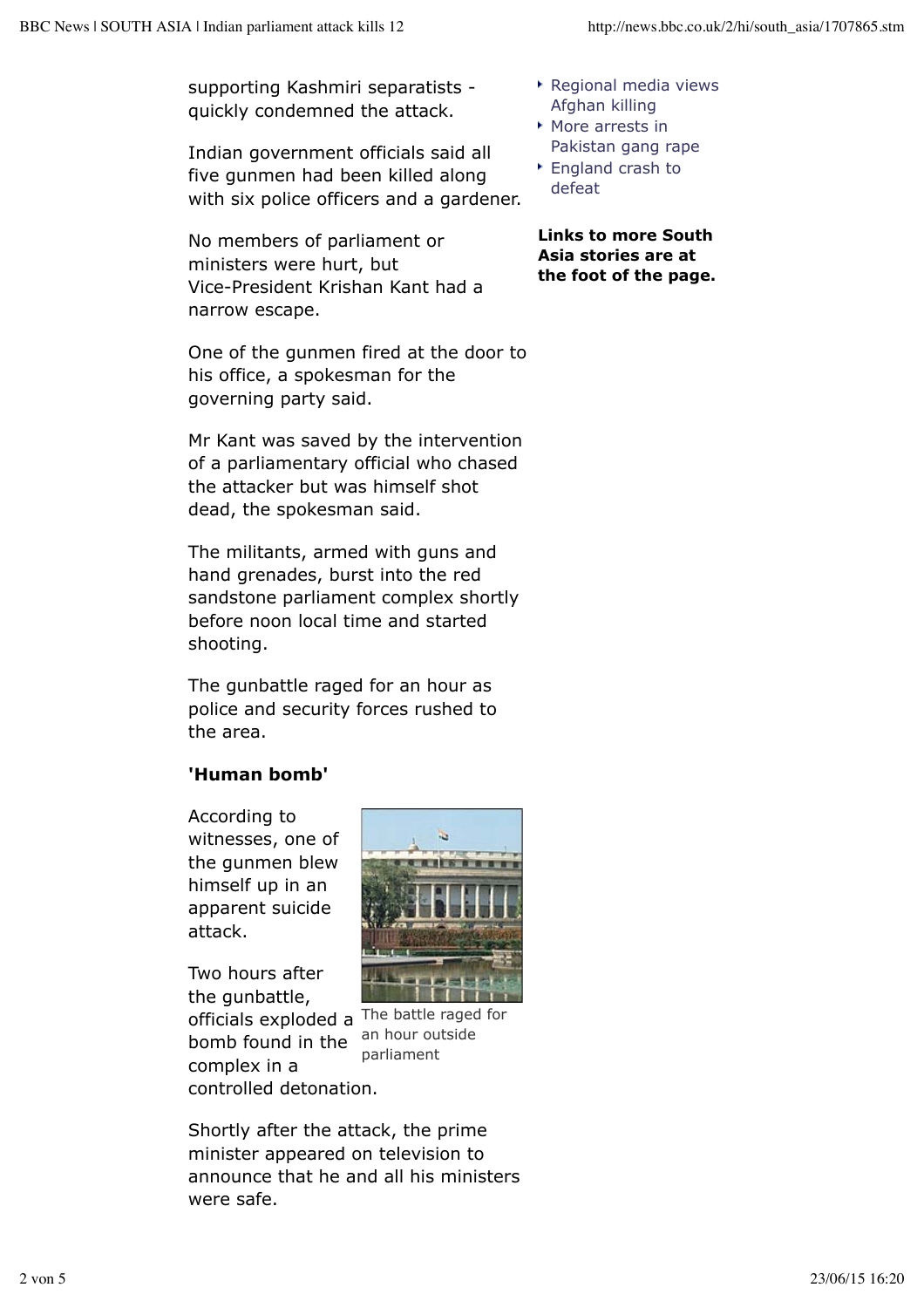"This was not just an attack on the building, it was a warning to the entire nation. We accept the challenge," Mr Vajpayee said.

"We have been fighting terrorism for the past two decades," he said. "The fight is in the last stages. It will be a do and die battle."

Member of parliament A P Jeetendra Reddy told the Reuters news agency: "It's really a bad day for India. For something like this to happen in parliament is a disgrace. This is supposed to be a highly secure and sacred area."



Opposition leader Sonia Gandhi was in parliament during the shootout

Mahesh Rangarajan, a political analyst, told the Associated Press that it was "the most serious breach of top security in Delhi since [Prime Minister] Indira Gandhi's assassination in 1984."

The government has ordered that security be stepped up at state assemblies throughout India.

Security forces are also standing guard around the prime minister's residence and government ministries, the defence minister said.

# **Live on television**

About 100 MPs were in the building at the time of the attack.

Witnesses spoke of disbelief and confusion as the first shots were fired.

"I heard a cracker-like sound

**History of parliament building**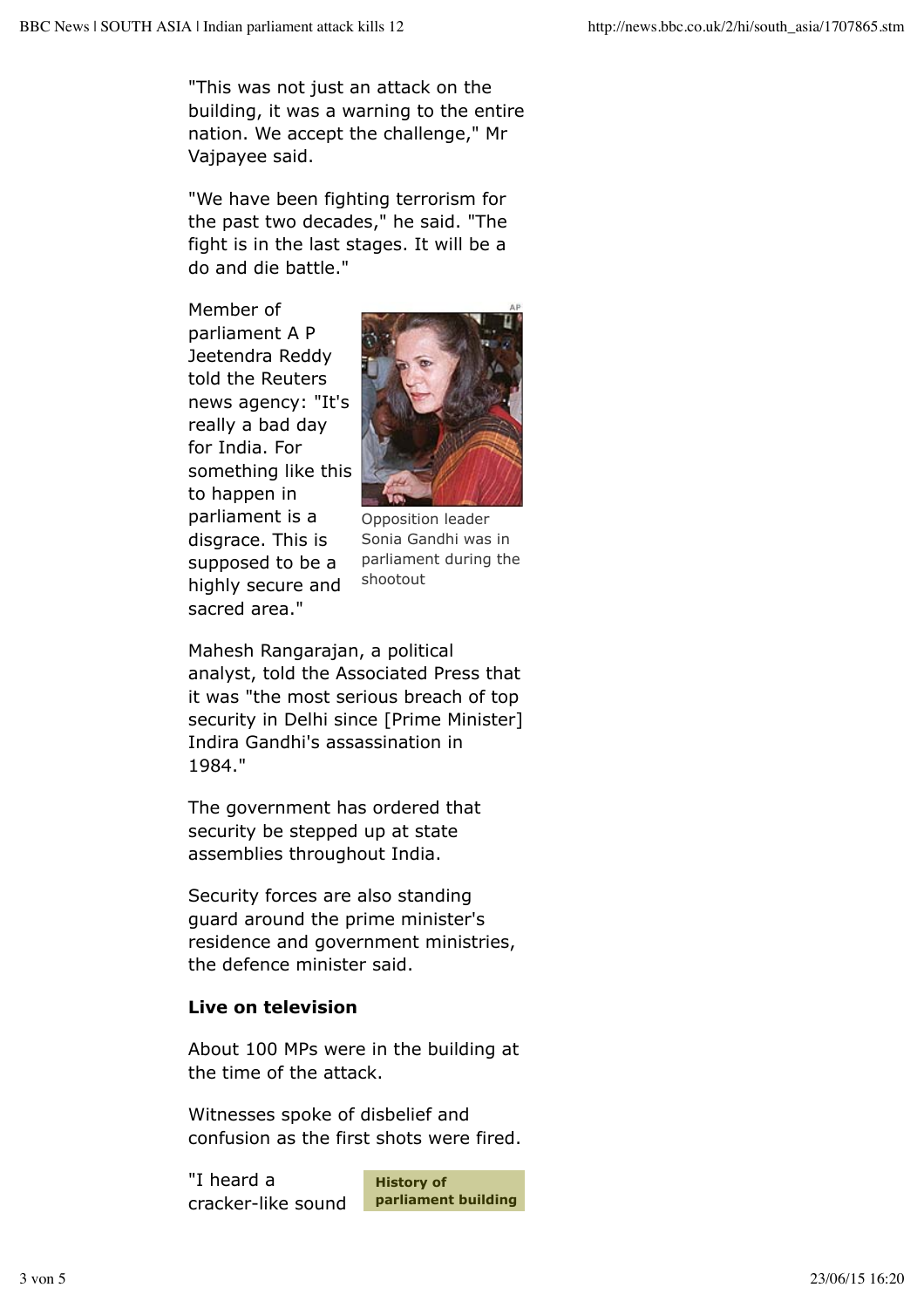| near the entrance,<br>then I saw people<br>running helter-<br>skelter," member of<br>parliament<br>Kharbala Sain told<br>Reuters.   | <b>*The red sandstone</b><br>building - by<br>architects Sir<br><b>Edward Lutyens</b><br>and Sir Herbert<br><b>Baker - was</b><br>inaugurated in<br>1927.<br>It was the scene of<br>the transfer of                       |
|-------------------------------------------------------------------------------------------------------------------------------------|---------------------------------------------------------------------------------------------------------------------------------------------------------------------------------------------------------------------------|
| "I saw many people<br>firing at the same<br>time. I couldn't<br>make out who was<br>who," he said.<br>"I couldn't<br>understand who | power from Britain<br>to India in 1947.<br><b>It is an imposing</b><br>circular building in<br>a large complex at<br>the end of a wide<br>boulevard.<br><b>▶Inside is a circular</b><br>central hall<br>crowned by a high |
| the terrorists were<br>and who the police<br>were. My mind<br>went blank."                                                          | dome.<br>Around this hall,<br>there are three<br>semi-circular halls,<br>one for each house<br>of parliament and<br>one a library.                                                                                        |
| Hundreds of rounds<br>were fired as police crouched behind<br>cars, trees and the corners of the                                    |                                                                                                                                                                                                                           |

building. The dramatic standoff was broadcast

live on television stations.

The gunmen, wearing commando uniforms and carrying bulky bags, fired at the main entrance for MPs, witnesses said.

As many as 30 people are reported to have been taken to hospital. A cameraman was said to be among at least 22 people injured.

Britain was one of the first countries to condemn what is believed to have been the first attack on the highest legislative body in the world's largest democracy.

Foreign Secretary Jack Straw called it a "brutal terrorist attack."

A spokesman for the US embassy in Delhi said it was an "outrageous act of terrorism."